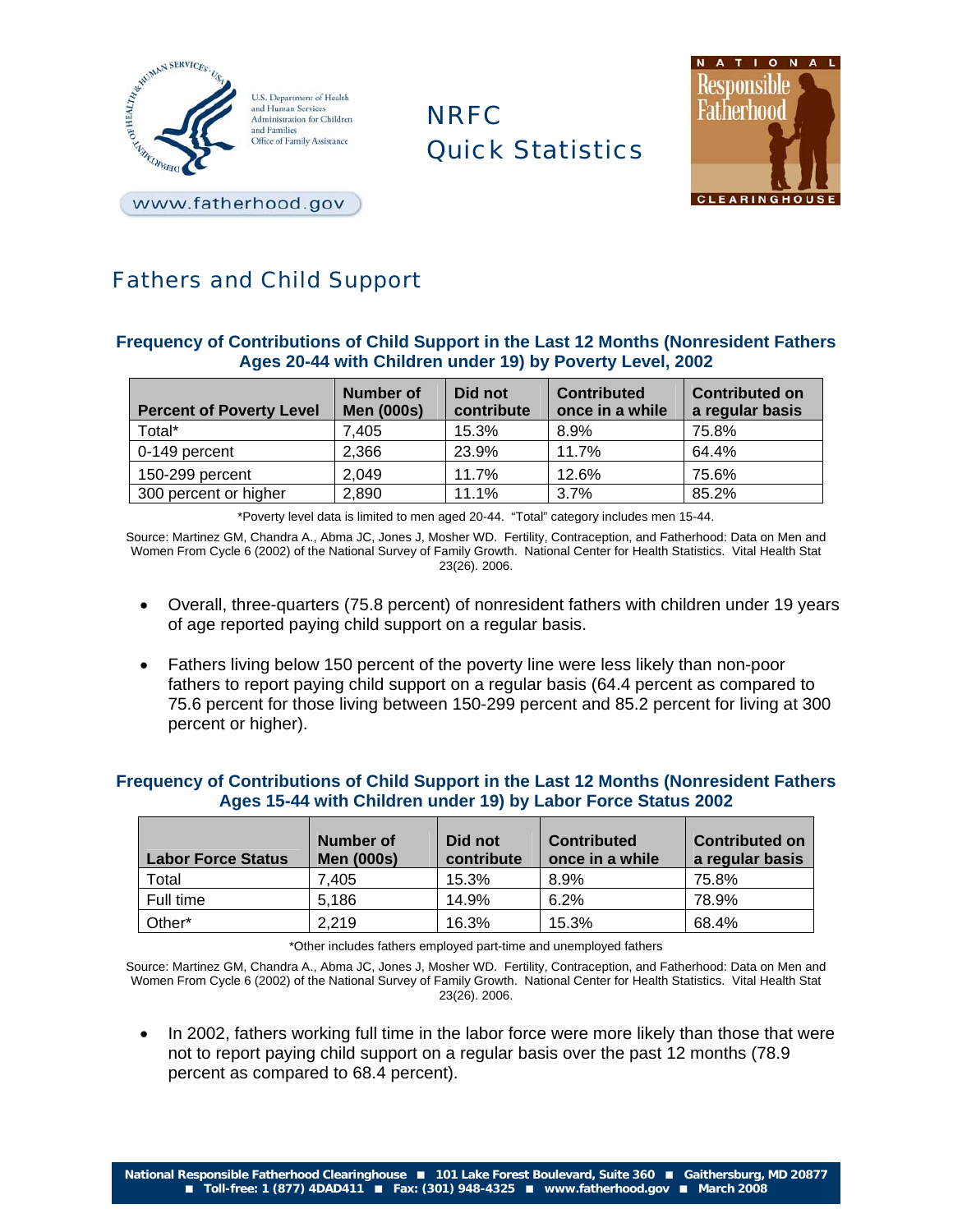



#### **Frequency of Contributions of Child Support in the Last 12 Months (Nonresident Fathers Ages 20-44 with Children under 19), by Educational Attainment 2002**

| <b>Educational Attainment</b> | Number of<br><b>Men (000s)</b> | Did not<br>contribute | <b>Contributed</b><br>once in a while | <b>Contributed on</b><br>a regular basis |
|-------------------------------|--------------------------------|-----------------------|---------------------------------------|------------------------------------------|
| Total*                        | 7.405                          | 15.3%                 | 8.9%                                  | 75.8%                                    |
| No high school diploma or GED | 1.577                          | 20.2%                 | 12.3%                                 | 67.5%                                    |
| High school diploma or GED    | 2,992                          | 17.7%                 | 6.8%                                  | 75.5%                                    |
| Some college or higher        | 2,545                          | 10.4%                 | 8.3%                                  | 81.3%                                    |

\*Education data only available for men ages 20-44. "Total" category includes men ages 15-44.

Source: Martinez GM, Chandra A., Abma JC, Jones J, Mosher WD. Fertility, Contraception, and Fatherhood: Data on Men and Women From Cycle 6 (2002) of the National Survey of Family Growth. National Center for Health Statistics. Vital Health Stat 23(26). 2006.

• The frequency with which fathers pay child support increases with educational attainment. In 2002, those who had completed at least some college were the most likely to pay child support on a regular basis (81.3 percent), followed by those with a high school diploma or GED (75.5 percent). Fathers with no high school diploma or GED were the least likely to pay child support on a regular basis (67.5 percent).

#### **Frequency of Contributions of Child Support in the Last 12 Months (Nonresident Fathers Ages 15-44 with Children under 19), by Age 2002**

| Age           | Number of<br><b>Men (000s)</b> | Did not<br>contribute | <b>Contributed</b><br>once in a while | <b>Contributed on</b><br>a regular basis |
|---------------|--------------------------------|-----------------------|---------------------------------------|------------------------------------------|
| Total         | 7.405                          | 15.3%                 | 8.9%                                  | 75.8%                                    |
| $15-29$ vears | 1.555                          | 18.6%                 | 7.6%                                  | 73.8%                                    |
| 30-44 vears   | 5.850                          | 14.5%                 | 9.3%                                  | 76.3%                                    |

Source: Martinez GM, Chandra A., Abma JC, Jones J, Mosher WD. Fertility, Contraception, and Fatherhood: Data on Men and Women From Cycle 6 (2002) of the National Survey of Family Growth. National Center for Health Statistics. Vital Health Stat 23(26). 2006.

• In 2002, about 3 in 4 nonresidential fathers (75.8 percent) reported paying child support on a regular basis. The differences in the frequency of contributions between older and younger men were slight.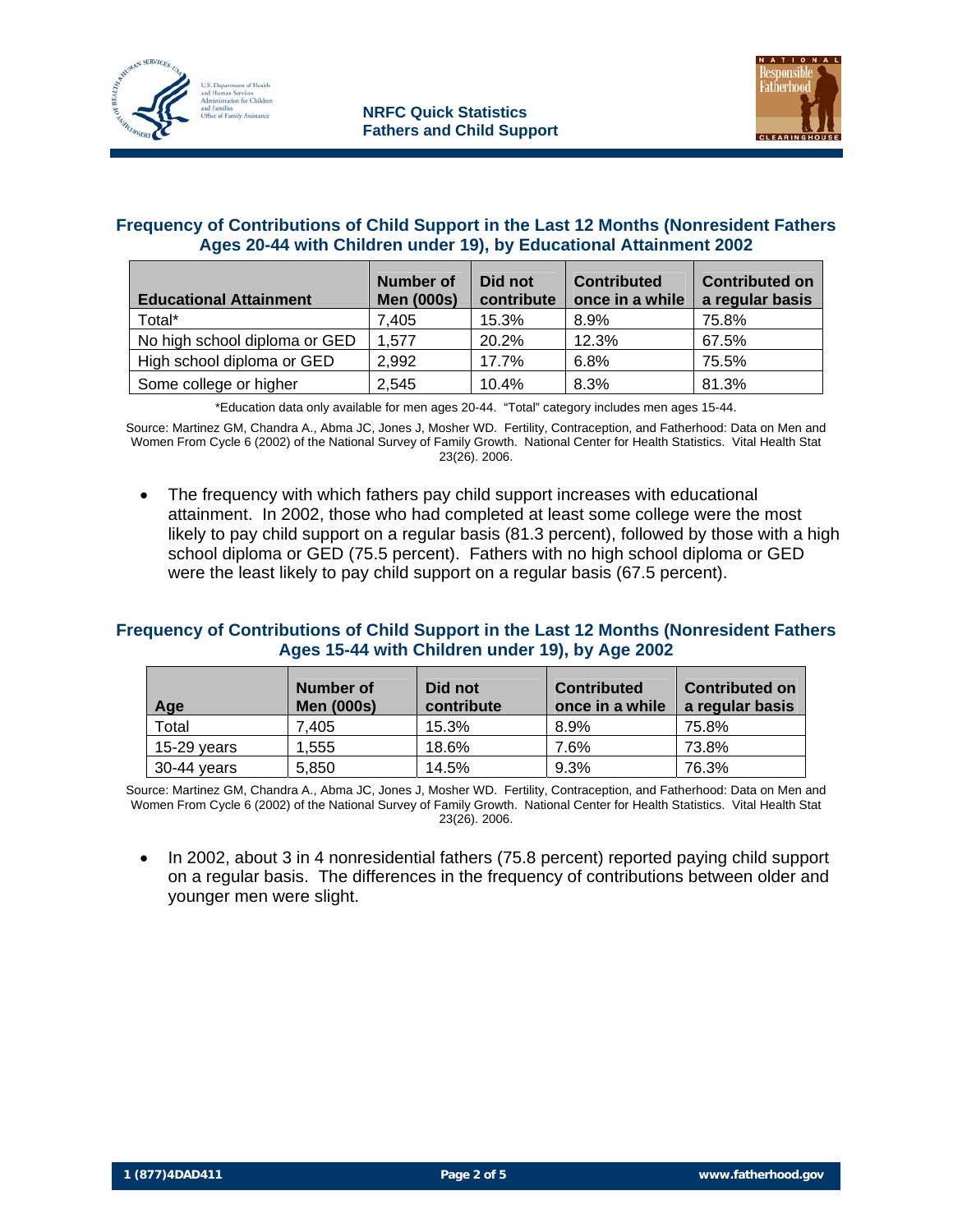



#### **Average Amount of Child Support Paid in the Last 12 Months (Nonresident Fathers Ages 20-44 with Children under 19), by Poverty Level 2002**

|                                    |                                   | <b>Amount Paid</b>                                        |                    |                      |                      |                             |
|------------------------------------|-----------------------------------|-----------------------------------------------------------|--------------------|----------------------|----------------------|-----------------------------|
| <b>Percent of Poverty</b><br>Level | <b>Number</b><br>of Men<br>(000s) | <b>Median</b><br><b>Amount of</b><br><b>Child Support</b> | \$3,000 or<br>less | $$3,001-$<br>\$5,000 | $$5,001-$<br>\$9,000 | <b>More than</b><br>\$9,000 |
| Total*                             | 7,405                             | \$4,250                                                   | 36.0%              | 22.9%                | 23.5%                | 17.6%                       |
| 0-149 percent                      | 2,366                             | \$3,000                                                   | 51.5%              | 18.5%                | 19.2%                | 10.8%                       |
| 150-299 percent                    | 2,049                             | \$3,600                                                   | 44.5%              | 23.7%                | 19.0%                | 12.7%                       |
| 300 percent or higher              | 2,890                             | \$5,800                                                   | 17.6%              | 25.5%                | 30.7%                | 26.2%                       |

\*Poverty level data is limited to men aged 20-44. "Total" category includes men 15-44.

Source: Martinez GM, Chandra A., Abma JC, Jones J, Mosher WD. Fertility, Contraception, and Fatherhood: Data on Men and Women From Cycle 6 (2002) of the National Survey of Family Growth. National Center for Health Statistics. Vital Health Stat 23(26). 2006.

- In 2002, the median amount of child support paid in the last 12 months by nonresident fathers with children under 19 years of age was \$4,250.
- The median payment for men living at 300 percent of the poverty level or higher was \$5,800, \$2,200 more than fathers living between 150 and 299 percent of the poverty level, and \$2,800 more than fathers living below 150 percent of the poverty level.
- Just over half (51.5 percent) of fathers living below 150 percent of the poverty level paid \$3,000 or less in child support over the last 12 months. By comparison, only 17.6 percent of men living at 300 percent or higher of the poverty level paid \$3,000 or less.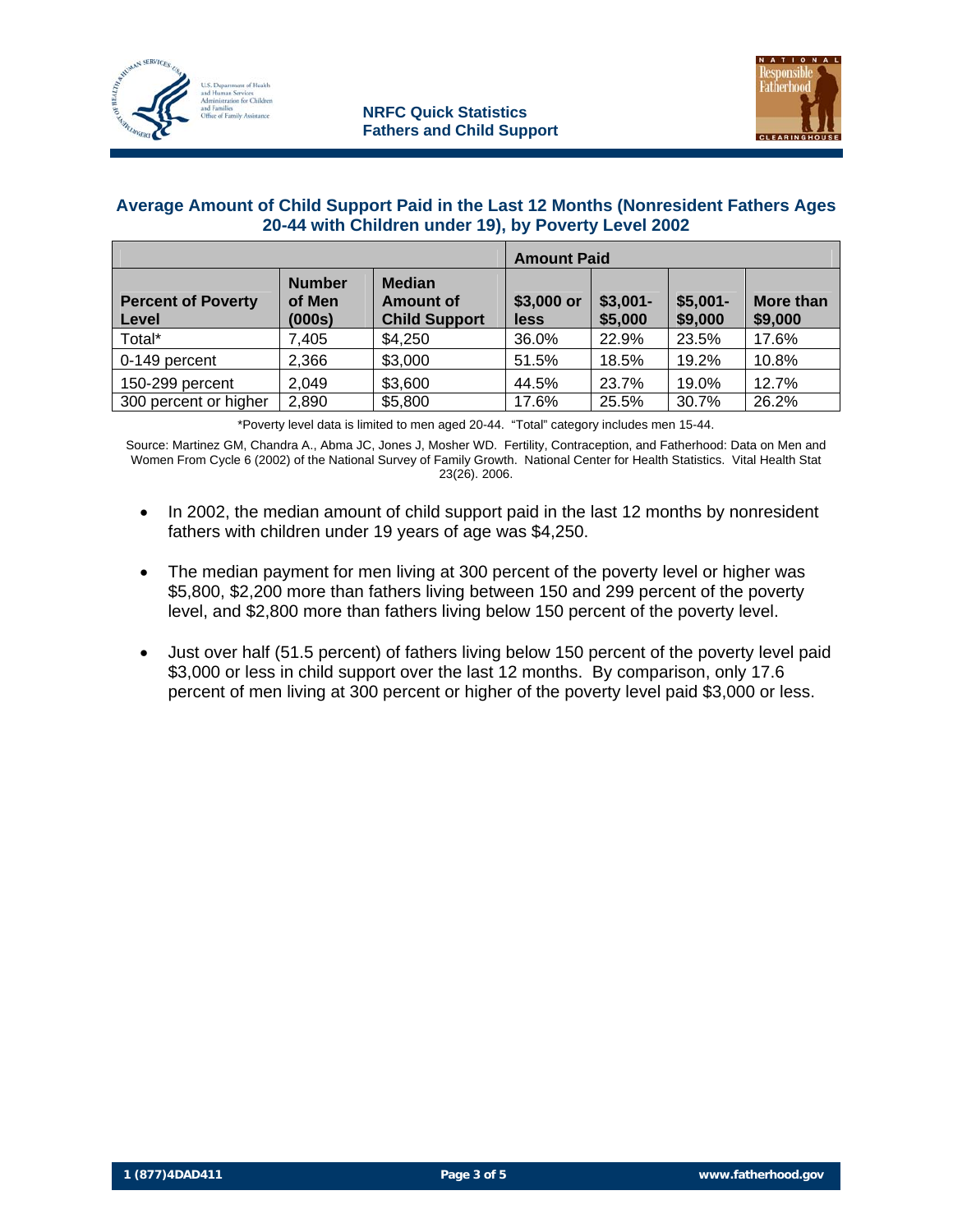



#### **Average Amount of Child Support Paid in the Last 12 Months (Nonresident Fathers Ages 20-44 with Children under 19), by Educational Attainment 2002**

|                                         |                                   |                                          | <b>Amount Paid</b>        |                      |                      |                             |
|-----------------------------------------|-----------------------------------|------------------------------------------|---------------------------|----------------------|----------------------|-----------------------------|
| <b>Educational</b><br><b>Attainment</b> | <b>Number</b><br>of Men<br>(000s) | <b>Median Amount</b><br>of Child Support | \$3,000 or<br><b>less</b> | $$3,001-$<br>\$5,000 | $$5,001-$<br>\$9,000 | <b>More than</b><br>\$9,000 |
| Total*                                  | 7,405                             | \$4,250                                  | 36.0%                     | 22.9%                | 23.5%                | 17.6%                       |
| No high school                          |                                   |                                          |                           |                      |                      |                             |
| diploma or GED                          | 1,577                             | \$3,000                                  | 50.5%                     | 17.5%                | 24.3%                | 7.7%                        |
| High school                             |                                   |                                          |                           |                      |                      |                             |
| diploma or GED                          | 2,992                             | \$4,500                                  | 36.2%                     | 25.4%                | 23.2%                | 15.2%                       |
| Some college or                         |                                   |                                          |                           |                      |                      |                             |
| higher                                  | 2,545                             | \$5,000                                  | 27.6%                     | 22.7%                | 23.9%                | 25.7%                       |

\*Education data is limited to men aged 20-44. "Total" category includes men 15-44.

Source: Martinez GM, Chandra A., Abma JC, Jones J, Mosher WD. Fertility, Contraception, and Fatherhood: Data on Men and Women From Cycle 6 (2002) of the National Survey of Family Growth. National Center for Health Statistics. Vital Health Stat 23(26). 2006.

- In 2002, the median amount of child support paid in the last 12 months by nonresident fathers with children under 19 years of age was \$4,250.
- The median payment for fathers with no high school diploma or GED was \$3,000, \$1,500 less than fathers with a high school diploma or GED and \$2,000 less than fathers with at least some college experience.
- One in four fathers (25.7 percent) with some college experience or higher paid more than \$9,000 in child support over the past 12 months. By comparison only 7.7 percent of fathers with no high school diploma or GED paid this amount.